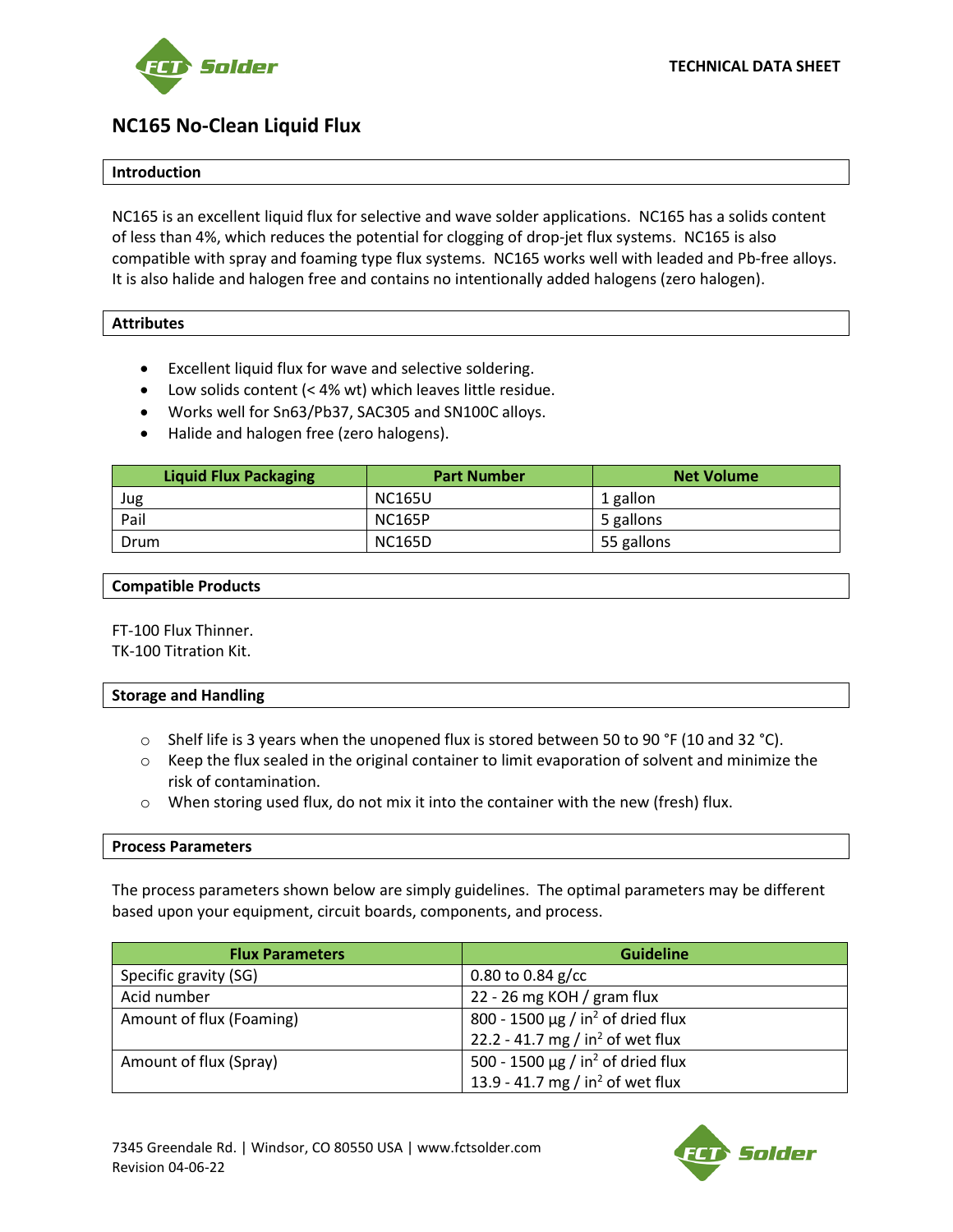

Coverage of flux should be uniform over the entire fluxed area. Penetration of flux through the circuit board holes can be checked using paper or cardboard on top of the circuit board run through the fluxer. Inspect the paper or cardboard for uniform wetness at each hole. Adjust the flux system if necessary.

| <b>Wave Solder Parameters</b> | <b>Sn63/Pb37</b>                  | <b>SN100C or SAC305</b>                               |
|-------------------------------|-----------------------------------|-------------------------------------------------------|
| Immersion depth in wave       | 1/2 to 3/3 of the board thickness | $\frac{1}{2}$ to $\frac{2}{3}$ of the board thickness |
| Top side preheat temperature  | 80 to 100 °C                      | 90 to 120 °C                                          |
| Bottom side preheat           | 25 to 35 °C higher than the top   | 25 to 35 °C higher than the top                       |
| temperature                   | side                              | side                                                  |
| Preheat ramp rate maximum     | 2 °C / second maximum             | 2 °C / second maximum                                 |
| Conveyor speed                | 4 to 6 ft/min (1.2 - 1.8 m/min)   | 3 to 6 ft/min (0.9 - 1.8 m/min)                       |
| Contact time in wave          | 2 to 4 seconds                    | 3 to 6 seconds                                        |
| Solder pot temperature        | 230 to 260 °C                     | 250 to 275 °C                                         |

| <b>Selective Solder Parameters</b> | <b>Sn63/Pb37</b>                | <b>SN100C or SAC305</b>         |
|------------------------------------|---------------------------------|---------------------------------|
| Top side preheat temperature       | 80 to 100 °C                    | 90 to 120 °C                    |
| Bottom side preheat                | 25 to 35 °C higher than the top | 25 to 35 °C higher than the top |
| temperature                        | side                            | side                            |
| Preheat ramp rate maximum          | 2 °C / second maximum           | 2 °C / second maximum           |
| Movement rate while soldering      | 5 to 15 in/min                  | 5 to 15 in/min                  |
| Contact time                       | 1 to 3 seconds                  | 1 to 4 seconds                  |
| Solder pot temperature             | 280 to 310 °C                   | 290 to 320 °C                   |

# **Flux Control**

Solvents will evaporate out of the flux over time and the solvents should be replaced through analysis and additions of FT-100 Flux Thinner. NC165 flux is best controlled through an acid number titration using the procedure below. The flux should be tested and thinned approximately once every 2 to 4 hours of operation (foaming systems), or once every 20 to 24 hours of operation (spray systems).

- 1. Pipette 5.0 mL of flux into a titration flask.
- 2. Add 40 50 mL of D.I. water or IPA and mix.
- 3. Add 2 3 drops of phenolphthalein indicator solution and mix.
- 4. Titrate to the faint pink endpoint using 0.1 N sodium hydroxide or 0.1 N potassium hydroxide solution.
- 5. Calculation for acid number: Acid number (mg KOH/g flux) = (mLs of 0.1N NaOH or KOH used) x 1.37

Maintain the acid number between 22 and 26 mg KOH / g flux. An addition of 4% by volume FT-100 will reduce the acid number by 1.0. For example, if the flux sump contains 20 gallons of flux, then an addition of 0.8 gallons of FT-100 will reduce the acid number by 1.0. Contact FCT Assembly for details on our TK-100 Titration Kit which can be used to perform acid number titrations.

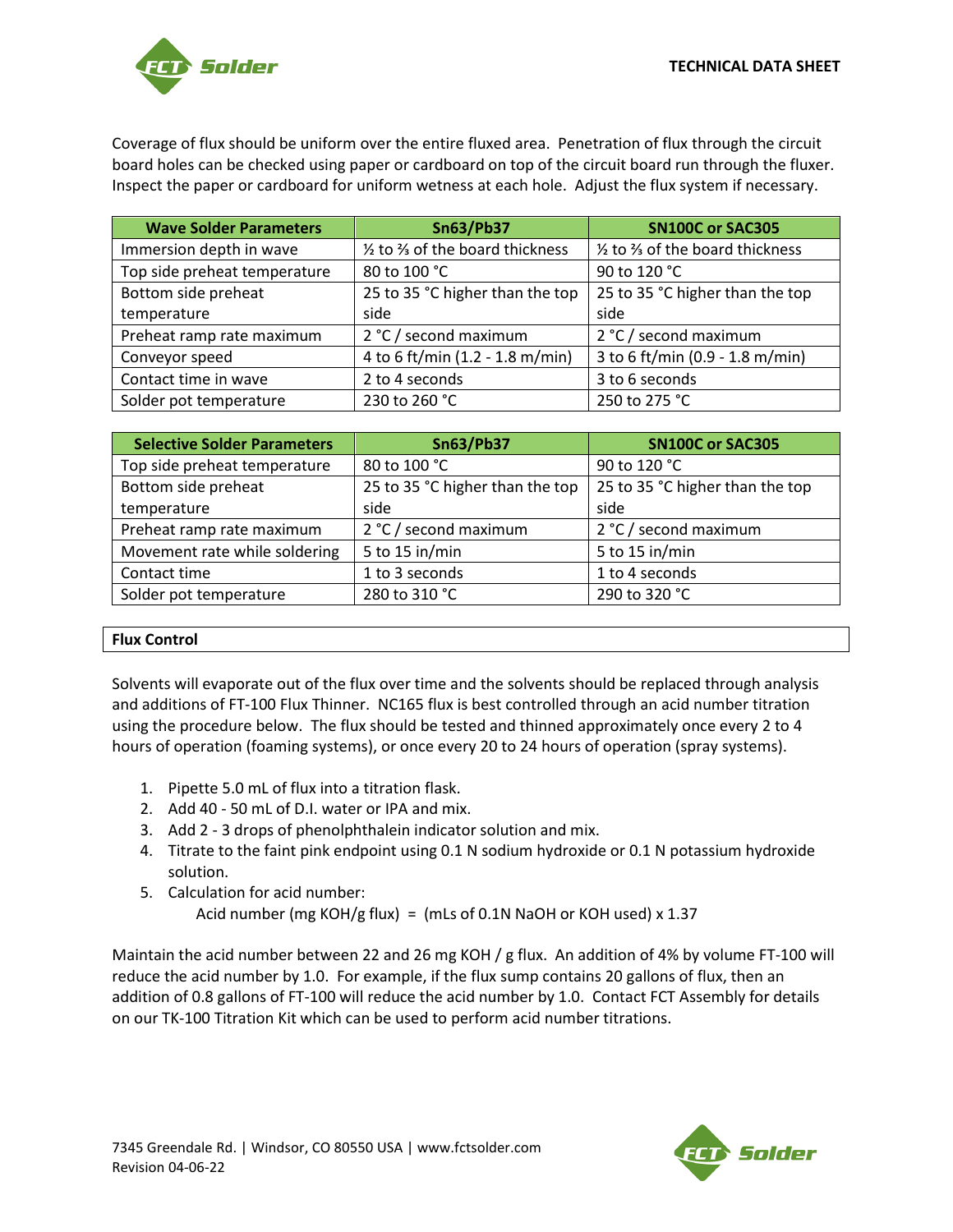

In recirculating flux equipment, the flux will accumulate contaminates and debris over time. Spent flux should be replaced after approximately 40 hours of use. The equipment, foam stone and sump should be cleaned with flux thinner before adding new (fresh) flux.

During extended shut down periods such as nights and weekends, the flux should be removed from the machine and stored in a sealed container. The air stone should be immersed in flux thinner during the shut-down period. Pumps and tubing should be flushed with flux thinner during the shut-down period.

# **Cleaning**

Raw flux can be removed from circuit boards and equipment using flux thinner. After heating, no-clean flux residues are designed to be "safe" and do not need to be removed from the circuit board. If removal of the flux residues is desired, then a commercial cleaning agent should be used. Several commercial cleaning agents have been tested and found to be effective. Please contact your cleaning chemical supplier for details.

# **Safety**

Wear chemically resistant gloves and safety glasses when handling liquid flux. Avoid breathing fumes, especially during heating of the flux. NC165 contains a flammable solvent with a flashpoint of 55 °F (13 °C). Keep the flux away from open flames and other ignition sources. Follow the guidelines in the Safety Data Sheet (SDS).

| <b>J-STD-004C Flux Standard</b>     | <b>Test Method</b>     | <b>Result</b>                                |
|-------------------------------------|------------------------|----------------------------------------------|
| J-STD-004C classification           | J-STD-004C methods     | ROL <sub>0</sub>                             |
| Visual appearance                   | Visual                 | Clear to light amber                         |
| Solids content                      | <b>IPC 2.3.34</b>      | 3.4 to 3.8% wt                               |
| Acid value                          | <b>IPC 2.3.13</b>      | 22 to 26 mg KOH / gram flux                  |
| Specific gravity                    | <b>ASTM D-1298</b>     | 0.80 to 0.84 $g/cc$                          |
| Halide ion content (Br, Cl, F, I)   | IPC 2.3.28.1           | $0.0%$ wt                                    |
| Halogen content (Br and Cl)         | EN 14582, IPC 2.3.28.1 | $0.0 %$ wt                                   |
| Halide by silver chromate           | IPC 2.3.33             | No halides detected                          |
| Fluoride by spot test               | IPC 2.3.35.1           | None detected                                |
| Copper mirror                       | <b>IPC 2.3.32</b>      | Low activity                                 |
| Copper corrosion                    | <b>IPC 2.6.15</b>      | No corrosion                                 |
| Surface Insulation Resistance (SIR) | IPC 2.6.3.7            | Pass $> 1.00E+09$ ohms                       |
| Comb-up                             |                        |                                              |
| Surface Insulation Resistance (SIR) | IPC 2.6.3.7            | Pass $> 1.00E+10$ ohms                       |
| Comb-down                           |                        |                                              |
| Electro Chemical Migration (ECM)    | IPC 2.6.14.1           | Pass, decrease of 0.2 Log <sub>10</sub> ohms |
| Telcordia GR-78 ECM                 | DC 10V, 85°C, 85% RH   | Pass, increase of 0.1 Log <sub>10</sub> ohms |

Limited Liability and Warranty Disclaimer

All information, statements, technical data, and recommendations contained in this Technical Data Sheet are based on testing we believe to be reliable. However, the accuracy or completeness thereof is not guaranteed. It is impossible for our